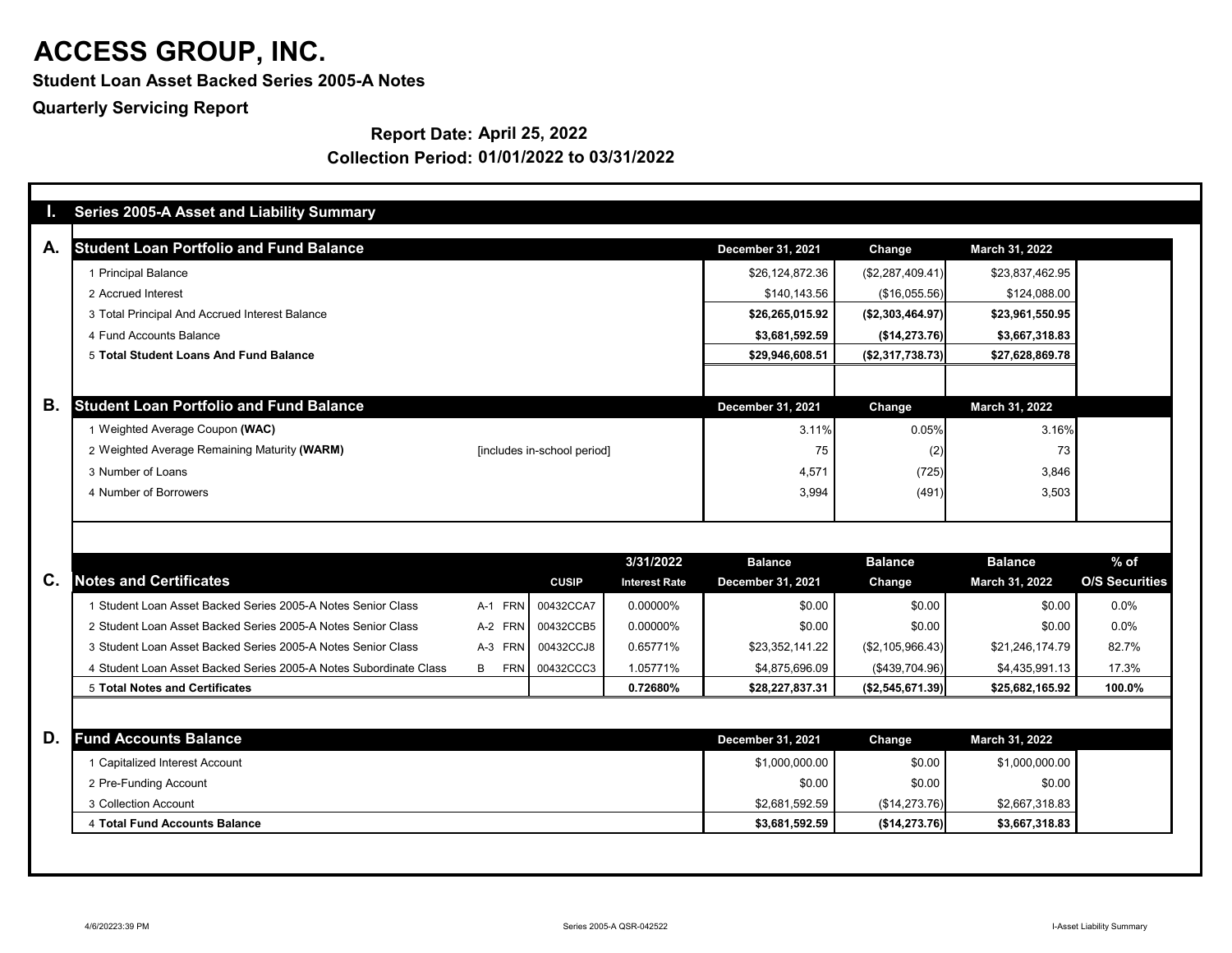**Student Loan Asset Backed Series 2005-A Notes**

**Quarterly Servicing Report**

### **Report Date: April 25, 2022 Collection Period: 01/01/2022 to 03/31/2022**

|             | II. Series 2005-A Notes Transactions and Accruals |                |                     |
|-------------|---------------------------------------------------|----------------|---------------------|
| А.          | <b>Student Loan Cash Principal Activity</b>       | March 31, 2022 |                     |
| $\mathbf 1$ | <b>Borrower Payments - Total</b>                  |                | (\$2,222,761.35)    |
|             | <b>Claim Payments</b><br>$\overline{c}$           |                | \$0.00              |
| 3           | Refunds                                           |                | \$0.00              |
| 4           | <b>Reversals</b>                                  |                | \$0.00              |
|             | 5a New Acquisitions - Principal                   | \$0.00         |                     |
|             | 5b Cancellations - Principal                      | \$0.00         |                     |
|             | 5c New Acquisitions - Sale Transfers              | \$0.00         |                     |
|             | 5d New Acquisitions - Repurchases                 | \$0.00         |                     |
| 5           | New Acquisitions - Total                          |                | \$0.00              |
| 6           | <b>Total Cash Principal Activity</b>              |                | (\$2,222,761.35)    |
| Β.          | <b>Student Loan Non-Cash Principal Activity</b>   |                |                     |
| 1           | <b>Capitalized Interest</b>                       |                | \$22,954.53         |
|             | New Acquisitions/Cancellations - Fees<br>2        |                | \$0.00              |
|             | <b>Capitalized Guarantee Fees</b><br>3            |                | \$0.00              |
|             | 4a Small Balance and Other Adjustments            | (\$19,502.84)  |                     |
|             | 4b Adjustments - Write-offs                       | (\$68,099.75)  |                     |
| 4           | <b>Total Adjustments</b>                          |                | (\$87,602.59)       |
| 5           | <b>Total Non-Cash Principal Activity</b>          |                | ( \$64, 648.06)     |
|             |                                                   |                |                     |
| C.          | <b>Total Student Loan Principal Activity</b>      |                | $(*2, 287, 409.41)$ |
|             |                                                   |                |                     |
| D.          | <b>Student Loan Interest Activity</b>             |                |                     |
| -1          | <b>Borrower Payments - Total</b>                  |                | (\$217,521.03)      |
|             | <b>Claim Payments</b><br>$\overline{2}$           |                | \$0.00              |
|             | 3a New Acquisitions - Sale Transfers              | \$0.00         |                     |
|             | 3b New Acquisitions - Repurchases                 | \$0.00         |                     |
| 3           | <b>New Acquisitions</b>                           |                | \$0.00              |
| 4           | <b>Other Adjustments</b>                          |                | \$0.00              |
|             | <b>Total Interest Collections</b><br>5            |                | (\$217,521.03)      |
| Е.          | <b>Student Loan Non-Cash Interest Activity</b>    |                |                     |
| -1          | <b>Borrower Accruals</b>                          |                | \$208,564.26        |
|             | Capitalized Interest<br>$\overline{2}$            |                | (\$22,954.53)       |
|             | 3a Small Balance and Other Adjustments            | \$16,232.82    |                     |
|             | 3b Adjustments - Write-offs                       | (\$3,184.90)   |                     |
| 3           | <b>Total Adjustments</b>                          |                | \$13,047.92         |
| 4           | Fee Accruals                                      |                | \$2,807.82          |
|             | <b>Total Non-Cash Interest Adjustments</b><br>5   |                | \$201,465.47        |
| F           | <b>Total Student Loan Interest Activity</b>       |                | (\$16,055.56)       |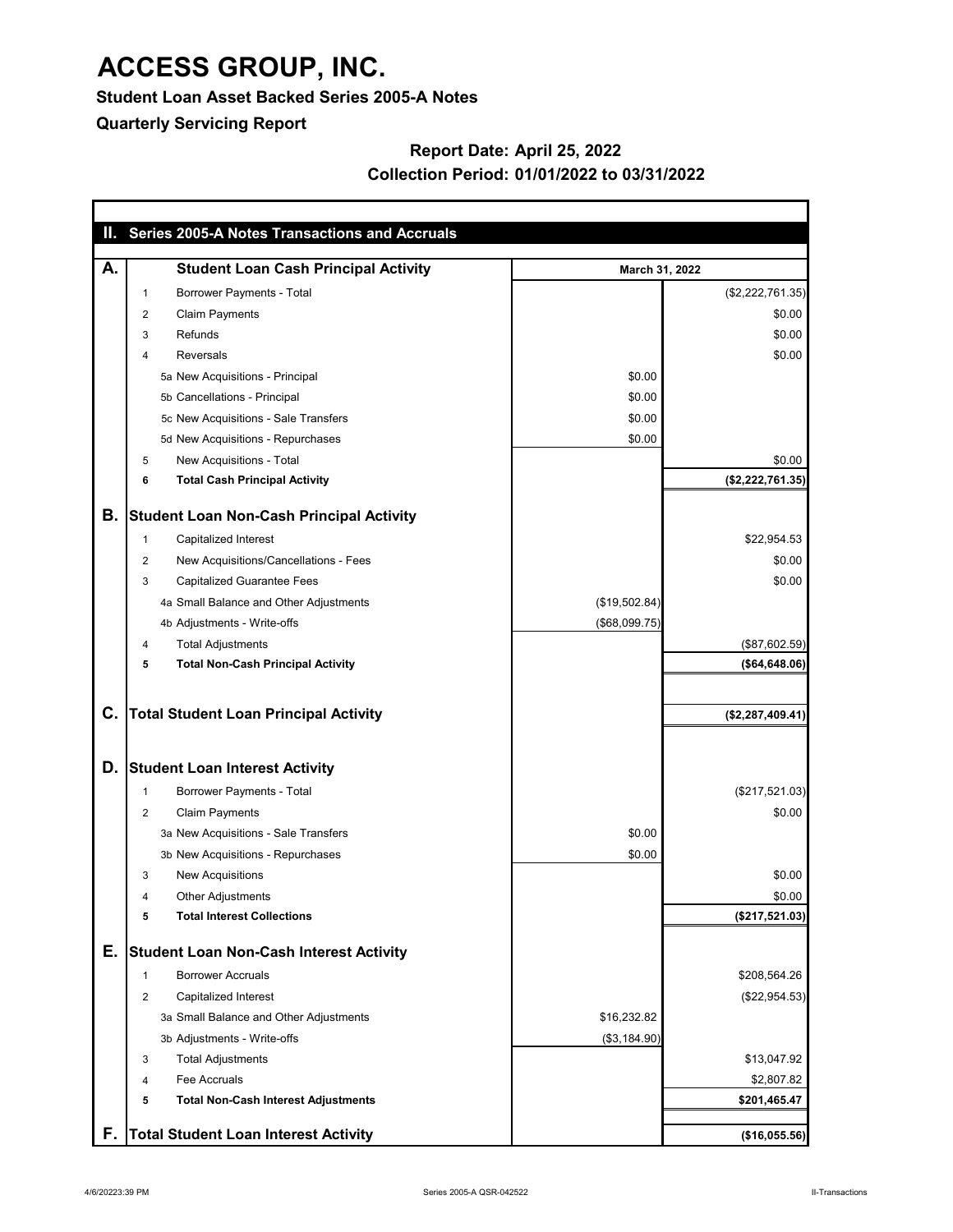**Student Loan Asset Backed Series 2005-A Notes**

### **Quarterly Servicing Report**

### **Report Date: April 25, 2022**

|           |      | III. Series 2005-A Collection Fund Activity                                                                                                                    |                       |                                   |                                       |
|-----------|------|----------------------------------------------------------------------------------------------------------------------------------------------------------------|-----------------------|-----------------------------------|---------------------------------------|
|           |      |                                                                                                                                                                |                       |                                   |                                       |
| А.        |      | <b>Collection Fund</b>                                                                                                                                         | March 31, 2022        |                                   |                                       |
|           |      | <b>Beginning Balance</b>                                                                                                                                       | \$2,659,667.93        |                                   |                                       |
|           |      | <b>Transfers to Other Funds</b>                                                                                                                                | (\$2,659,667.93)      |                                   |                                       |
|           | 1a   | Amount received in the collection account related to the collection period                                                                                     | \$2,437,066.46        |                                   |                                       |
|           | 1b l | Earnings                                                                                                                                                       | \$262.20              |                                   |                                       |
|           |      | Recoveries                                                                                                                                                     | \$204,849.59          |                                   |                                       |
|           |      | Amount received from Swap counterparty with respect to the related interest period                                                                             | \$0.00                |                                   |                                       |
|           |      | Misc. Payments Received/Due                                                                                                                                    | \$0.00                |                                   |                                       |
|           |      | Only on capitalized interest release date any amount remaining in the CAPI account in excess of the CAPI account requirement                                   | \$0.00                |                                   |                                       |
|           |      | Amount in the capitalized interest account after application of funds in the collection account                                                                | \$0.00                |                                   |                                       |
|           |      | Amount received in the collection account after last date of related collection period                                                                         | \$0.00                |                                   |                                       |
|           |      | <b>Ending Balance</b>                                                                                                                                          | \$2,642,178.25        |                                   |                                       |
|           |      |                                                                                                                                                                |                       |                                   |                                       |
|           |      |                                                                                                                                                                |                       |                                   |                                       |
| <b>B.</b> |      | <b>Required Payments Under Waterfall</b>                                                                                                                       | <b>Payment</b>        | <b>Distribute from Collection</b> | <b>Transfer from Capitalized Fund</b> |
|           |      | <b>Administrative Allowance</b>                                                                                                                                | \$65,312.18           | \$65,312.18                       | \$0.00                                |
|           |      | <b>Annual Administration Fee</b>                                                                                                                               | \$0.00                | \$0.00                            | \$0.00                                |
|           |      | <b>Swap Payments</b>                                                                                                                                           | \$0.00                | \$0.00                            | \$0.00                                |
|           | За   | Payment of Interest Distribution Amount on Senior Notes; Class A-1                                                                                             | \$0.00                | \$0.00                            | \$0.00                                |
|           |      | Payment of Interest Distribution Amount on Senior Notes; Class A-2                                                                                             | \$0.00                | \$0.00                            | \$0.00                                |
|           | [3c  | Payment of Interest Distribution Amount on Senior Notes; Class A-3                                                                                             | \$34,934.55           | \$34,934.55                       | \$0.00                                |
|           | l4a  | Payment of Principal Distribution Amount on Senior Notes; Class A-1                                                                                            | \$0.00                | \$0.00                            | \$0.00                                |
|           | 4b.  | Payment of Principal Distribution Amount on Senior Notes; Class A-2                                                                                            | \$0.00                | \$0.00                            | \$0.00                                |
|           |      | Payment of Principal Distribution Amount on Senior Notes; Class A-3                                                                                            | \$0.00                | \$0.00                            | \$0.00                                |
|           |      | Payment of Interest Distribution Amount on Subordinate Note Class B<br>Payment of Principal Distribution Amount on Senior notes (if sub note interest trigger) | \$11,729.98<br>\$0.00 | \$11,729.98<br>\$0.00             | \$0.00<br>\$0.00                      |
|           |      | Payment to the Subordinate Class B Note Principal account on the final Maturity date set forth                                                                 | \$0.00                | \$0.00                            | \$0.00                                |
|           |      | Payment to the Capitalized Interest account to increase the balance thereof set forth                                                                          | \$0.00                | \$0.00                            | \$0.00                                |
|           |      | Payment of principal with respect to the notes (Allocation of Principal Payments)                                                                              | \$2,530,201.54        | \$2,530,201.54                    | \$0.00                                |
|           |      | Payment of any swap termination payments due to swap counterparty                                                                                              | \$0.00                | \$0.00                            | \$0.00                                |
|           |      | Payment to Access Group equal to the aggregate amount (by which admin allowance for prior month)                                                               | \$0.00                | \$0.00                            | \$0.00                                |
|           |      | Only on or after the Capitalized interest release date, any remainder to Access Group                                                                          | \$0.00                | \$0.00                            | \$0.00                                |
|           |      | <b>Total Payments</b>                                                                                                                                          | \$2,642,178.25        | \$2,642,178.25                    | \$0.00                                |
|           |      |                                                                                                                                                                |                       |                                   |                                       |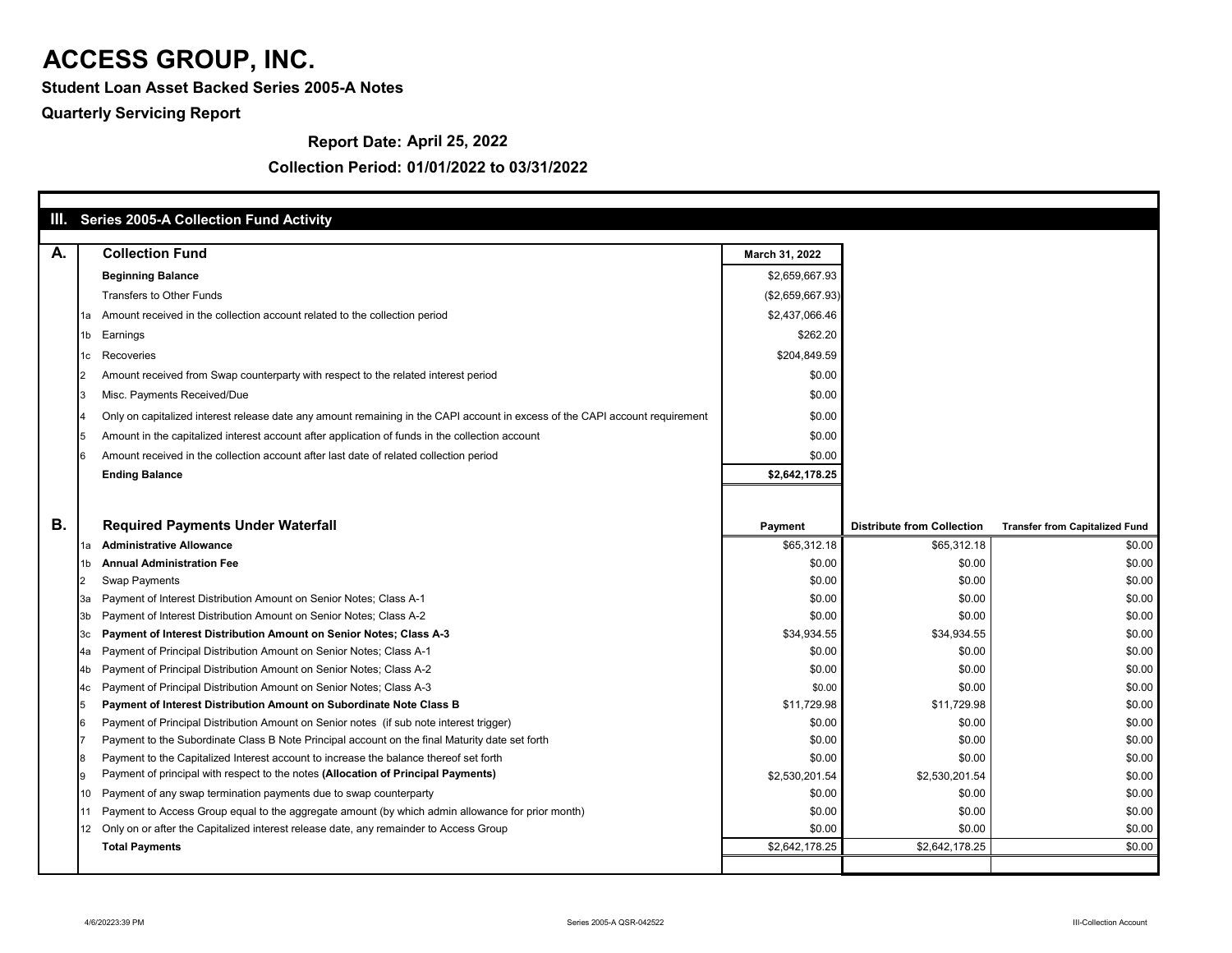**Student Loan Asset Backed Series 2005-A Notes**

### **Quarterly Servicing Report**

**Report Date: April 25, 2022**

|    |              | <b>IV.</b> Series 2005-A Waterfall for Distributions                                                      |                |                      |                     |
|----|--------------|-----------------------------------------------------------------------------------------------------------|----------------|----------------------|---------------------|
|    |              |                                                                                                           |                | Remaining            | <b>CAPI Account</b> |
|    |              |                                                                                                           |                | <b>Funds Balance</b> | <b>Balance Uses</b> |
| А. |              | <b>Total Available Funds (Collection Fund Account)</b>                                                    | \$2,642,178.25 | \$2,642,178.25       |                     |
|    |              |                                                                                                           |                |                      |                     |
| В. | <b>First</b> | Administrative Allowance                                                                                  | \$65,312.18    | \$2,576,866.07       | \$0.00              |
|    |              |                                                                                                           |                |                      |                     |
| C. | Second       | <b>Swap Payments</b>                                                                                      | \$0.00         | \$2,576,866.07       | \$0.00              |
| D. | <b>Third</b> | <b>Payment of Interest Distribution Amount on Senior Notes or Senior Obligations:</b>                     |                |                      |                     |
|    |              | (a) Student Loan Asset-Backed Notes, Senior Series 2005-A Class A-1 [FRN]                                 | \$0.00         | \$2,576,866.07       | \$0.00              |
|    |              | (b) Student Loan Asset-Backed Notes, Senior Series 2005-A Class A-2 [FRN]                                 | \$0.00         | \$2,576,866.07       | \$0.00              |
|    |              | (c) Student Loan Asset-Backed Notes, Senior Series 2005-A Class A-3 [FRN]                                 | \$34,934.55    | \$2,541,931.52       | \$0.00              |
|    |              | (d) Total Interest Distribution on Senior Notes or Obligations:                                           | \$34,934.55    |                      |                     |
|    |              |                                                                                                           |                |                      |                     |
| Ε. | Fourth       | Payment of Principal Distribution Amount on Senior Notes or Senior Obligations:                           |                |                      |                     |
|    |              | (a) Student Loan Asset-Backed Notes, Senior Series 2005-A Class A-1 [FRN]                                 | \$0.00         | \$2,541,931.52       | \$0.00              |
|    |              | (b) Student Loan Asset-Backed Notes, Senior Series 2005-A Class A-2 [FRN]                                 | \$0.00         | \$2,541,931.52       | \$0.00              |
|    |              | (c) Student Loan Asset-Backed Notes, Senior Series 2005-A Class A-3 [FRN]                                 | \$0.00         | \$2,541,931.52       | \$0.00              |
|    |              | (d) Total Principal Distribution on Senior Notes or Obligations:                                          | \$0.00         |                      |                     |
|    |              |                                                                                                           |                |                      |                     |
| F. | <b>Fifth</b> | Payment of Interest Distribution Amount on Subordinate Notes Class B FRN                                  | \$11,729.98    | \$2,530,201.54       | \$0.00              |
| G. | <b>Sixth</b> | Payment of Principal Distribution Amount on Senior notes (if sub note interest trigger)                   | \$0.00         | \$2,530,201.54       | \$0.00              |
|    |              |                                                                                                           |                |                      |                     |
| Η. |              | Seventh   Payment to the Subordinate Class B Note Principal account on the final Maturity date set forth  | \$0.00         | \$2,530,201.54       | \$0.00              |
|    |              |                                                                                                           |                |                      |                     |
| L. | Eighth       | Payment to the Capitalized Interest account to increase the balance thereof set forth                     | \$0.00         | \$2,530,201.54       | \$0.00              |
| J. | <b>Ninth</b> | Payment of principal with respect to the notes (Allocation of Principal Payments)                         |                |                      |                     |
|    |              | (a) Student Loan Asset-Backed Notes, Senior Series 2005-A Class A-1 [FRN]                                 | \$0.00         | \$2,530,201.54       | \$0.00              |
|    |              | (b) Student Loan Asset-Backed Notes, Senior Series 2005-A Class A-2 [FRN]                                 | \$0.00         | \$2,530,201.54       | \$0.00              |
|    |              | (c) Student Loan Asset-Backed Notes, Senior Series 2005-A Class A-3 [FRN]                                 | \$2,093,168.63 | \$437,032.91         | \$0.00              |
|    |              | (d) Student Loan Asset-Backed Notes, Subordinate Series 2005-A Class B [FRN]                              | \$437,032.91   | \$0.00               | \$0.00              |
|    |              | (e) Total Principal Distribution on Notes or Obligations:                                                 | \$2,530,201.54 |                      |                     |
|    |              |                                                                                                           |                |                      |                     |
| Κ. | Tenth        | Payment of any swap termination payments due to swap counterparty                                         | \$0.00         | \$0.00               | \$0.00              |
|    |              |                                                                                                           |                |                      |                     |
| L. |              | Eleventh Payment to Access Group equal to the aggregate amount (by which admin allowance for prior month) | \$0.00         | \$0.00               | \$0.00              |
| Μ. | Twelfth      | Only on or after the Capitalized interest release date, any remainder to Access Group                     | \$0.00         | \$0.00               | \$0.00              |
|    |              |                                                                                                           |                |                      |                     |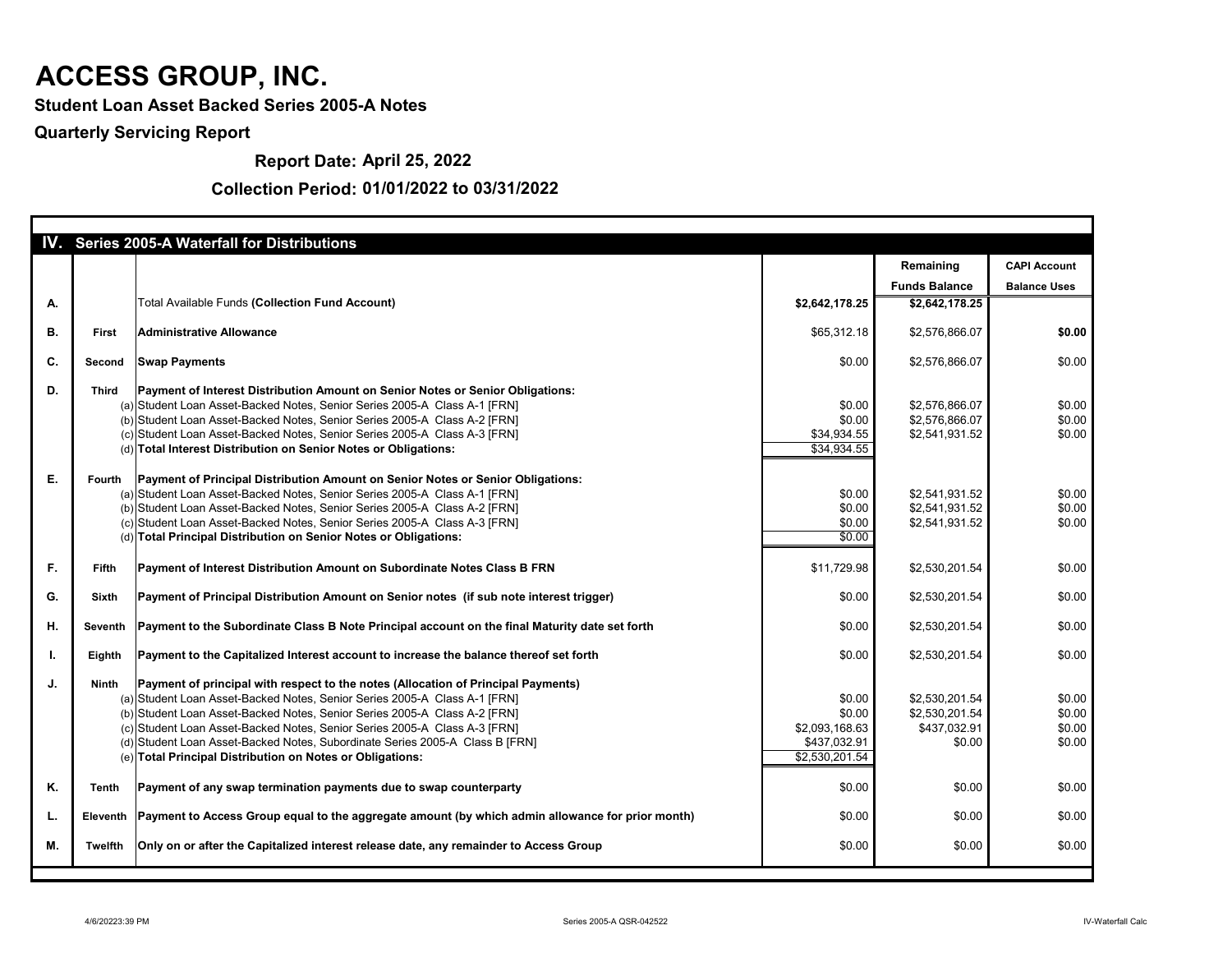**Student Loan Asset Backed Series 2005-A Notes**

**Quarterly Servicing Report**

**Report Date: April 25, 2022**

| А.              | <b>Senior Asset Percentage</b>        | <b>Pre-Distribution</b> | <b>Post-Distribution</b> |
|-----------------|---------------------------------------|-------------------------|--------------------------|
|                 | <b>Student Loan Portfolio Balance</b> | \$23,961,550.95         | \$23,961,550.95          |
| 2 Fund Balances |                                       | \$3,667,774.93          | \$1,025,596.68           |
|                 | 3 Senior Notes Outstanding            | \$21,246,174.79         | \$19,153,006.16          |
|                 | <b>Senior Asset Percentage</b>        | 130.04%                 | 130.46%                  |
|                 |                                       |                         |                          |
| В.              | <b>Total Asset Percentage</b>         | <b>Pre-Distribution</b> | <b>Post-Distribution</b> |
|                 | <b>Student Loan Portfolio Balance</b> | \$23,961,550.95         | \$23,961,550.95          |
| 2 Fund Balances |                                       | \$3,667,774.93          | \$1,025,596.68           |
|                 | 3 All Notes Outstanding               | \$25,682,165.92         | \$23,151,964.38          |
|                 | <b>Total Asset Percentage</b>         | 107.58%                 | 107.93%                  |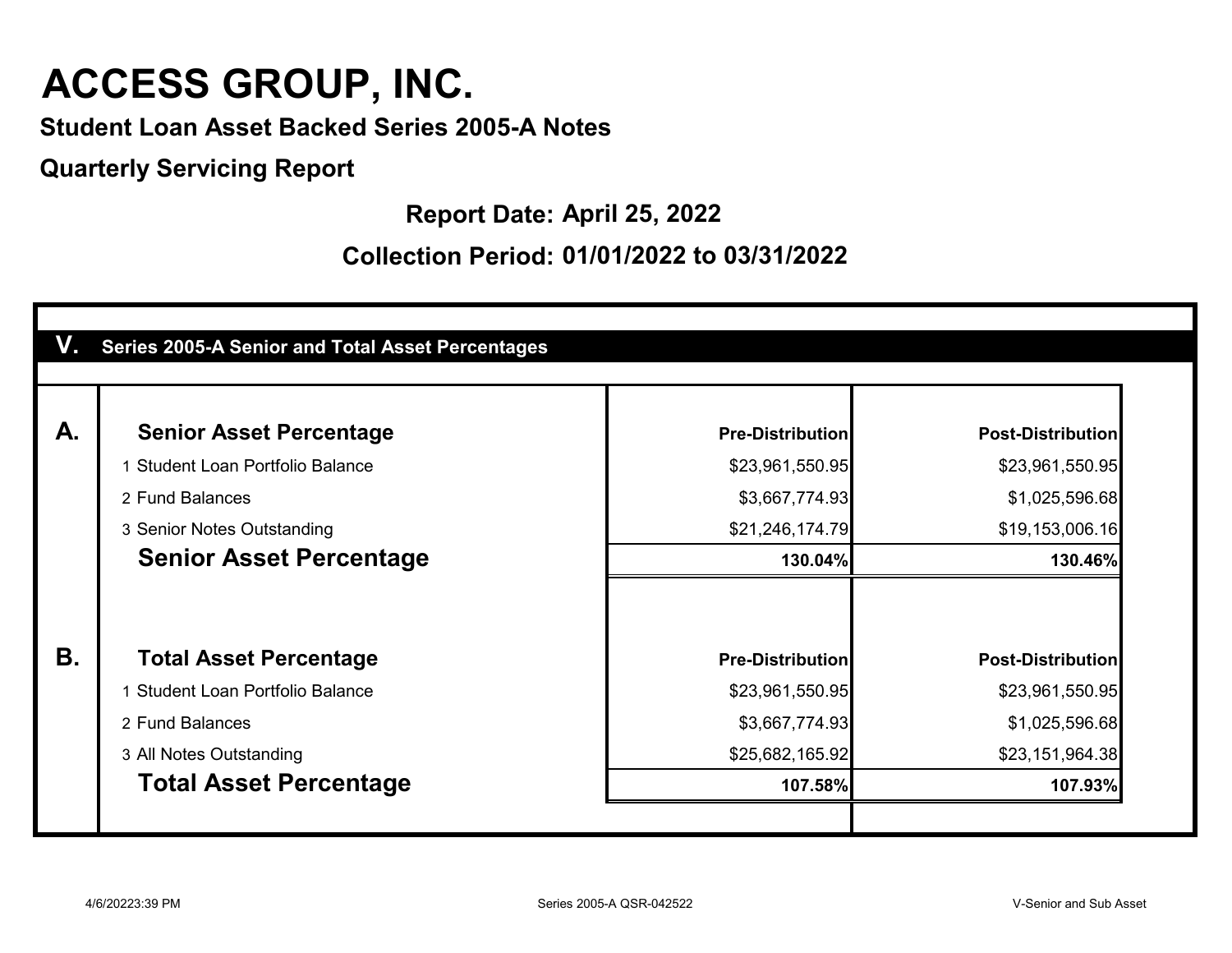### **Student Loan Asset Backed Series 2005-A Notes**

**Quarterly Servicing Report**

### **Report Date: April 25, 2022**

#### **Collection Period: 01/01/2022 to 03/31/2022**

|           | VI. Series 2005-A Portfolio Characteristics |                           |                                |                            |
|-----------|---------------------------------------------|---------------------------|--------------------------------|----------------------------|
|           |                                             | <b>Number</b><br>of Loans | <b>Dollar</b><br><b>Amount</b> | $%$ of<br><b>Portfolio</b> |
| A.        | <b>Loan Type Distribution:</b>              |                           |                                |                            |
|           | 1 Private Loans                             | 3,846                     | \$23,837,462.95                | 100.00%                    |
|           | 2 Total By Loan Type Distribution           | 3,846                     | \$23,837,462.95                | 100.00%                    |
|           |                                             |                           |                                |                            |
| <b>B.</b> | <b>Borrower Status Distribution:</b>        |                           |                                |                            |
|           | 1 In-School                                 | 3                         | \$36,248.00                    | 0.15%                      |
|           | 2 Grace                                     | 0                         | \$0.00                         | 0.00%                      |
|           | 3 Deferment                                 | 0                         | \$0.00                         | 0.00%                      |
|           | 4 Forbearance                               | 12                        | \$211,904.73                   | 0.89%                      |
|           | 5 Repayment                                 | 3,824                     | \$23,561,339.70                | 98.84%                     |
|           | 6 Interim Charge-Offs                       |                           | \$27,970.52                    | 0.12%                      |
|           | 7 Total By Borrower Status Distribution     | 3,846                     | \$23,837,462.95                | 100.00%                    |
| $C_{1}$   | <b>School Type Distribution:</b>            |                           |                                |                            |
|           | 1 Graduate                                  | 3,812                     | \$23,413,317.42                | 98.22%                     |
|           | 2 Undergraduate                             | 34                        | \$424,145.53                   | 1.78%                      |
|           | 3 Total By Loan Type Distribution           | 3,846                     | \$23,837,462.95                | 100.00%                    |
|           |                                             |                           |                                |                            |

1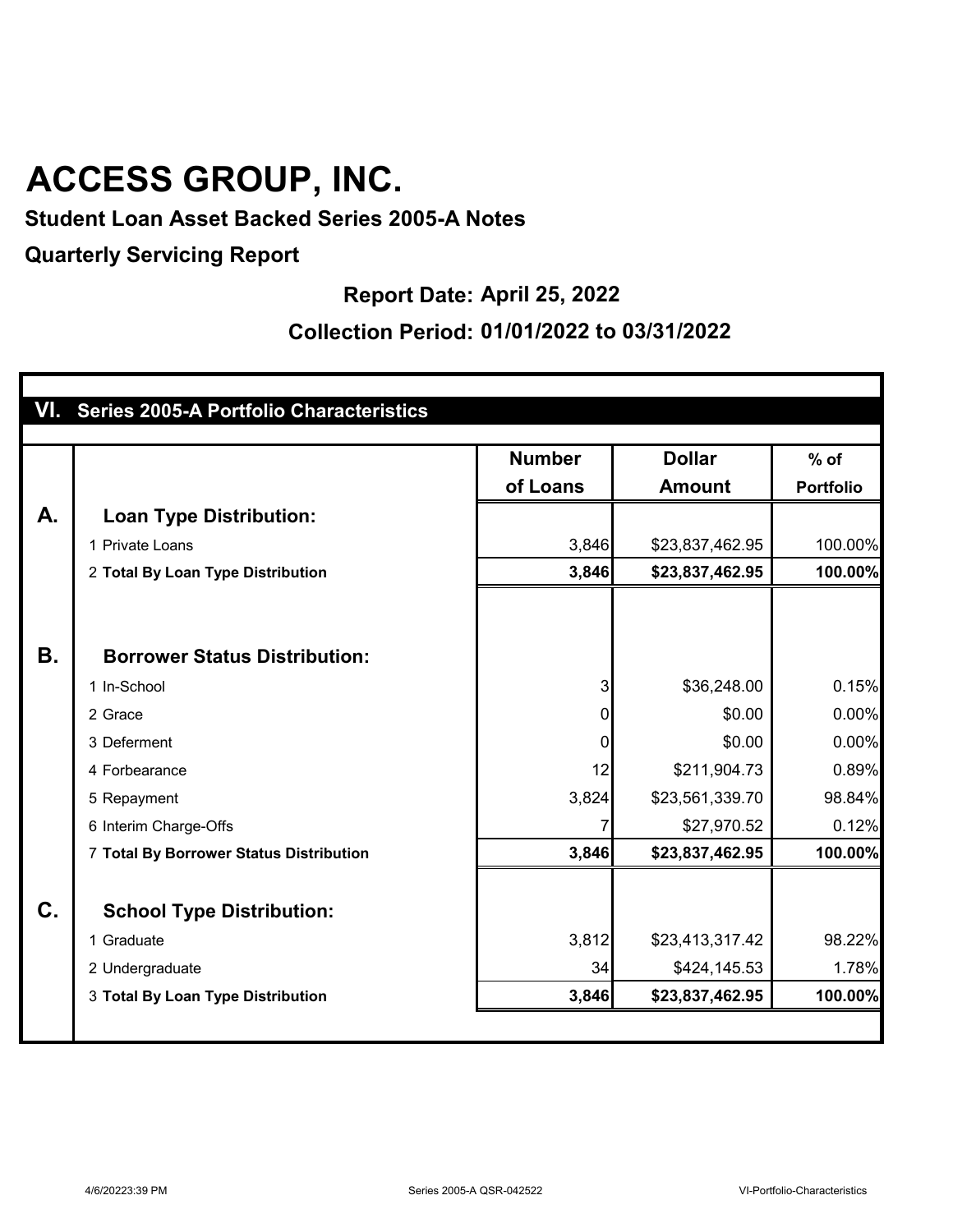### **Student Loan Asset Backed Series 2005-A Notes**

**Quarterly Servicing Report**

**Report Date: April 25, 2022**

**Collection Period:**

**01/01/2022 to 03/31/2022**

|    | VII. Series 2005-A Notes        | <b>Portfolio Status By Loan Type</b> |                                   |                 |  |
|----|---------------------------------|--------------------------------------|-----------------------------------|-----------------|--|
|    | <b>Status</b>                   | # of Loans                           | Amount (\$)                       | Percentage (%)  |  |
|    | <b>INTERIM:</b>                 |                                      | <b>Includes Accrued Int.</b>      |                 |  |
| А. | In-School                       |                                      |                                   |                 |  |
|    | Current                         | 3                                    | \$71,812.91                       | 0.30%           |  |
|    |                                 |                                      |                                   |                 |  |
| В. | <b>Grace</b>                    |                                      |                                   |                 |  |
|    | Current                         | 0                                    | \$0.00                            | 0.00%           |  |
| C. | <b>TOTAL INTERIM</b>            | $\mathbf{3}$                         | \$71,812.91                       | 0.30%           |  |
|    |                                 |                                      |                                   |                 |  |
| D. | <b>REPAYMENT:</b>               |                                      |                                   |                 |  |
|    | <b>Active</b>                   |                                      |                                   |                 |  |
|    | Current<br>1-29 Days Delinquent | 3,494<br>224                         | \$21,581,877.20<br>\$1,271,379.16 | 90.07%<br>5.31% |  |
|    | 30-59 Days Delinquent           | 57                                   | \$393,732.44                      | 1.64%           |  |
|    | 60-89 Days Delinquent           | 20                                   | \$130,537.24                      | 0.54%           |  |
|    | 90-119 Days Delinquent          | 17                                   | \$125,303.75                      | 0.52%           |  |
|    | 120-149 Days Delinquent         | 8                                    | \$63,549.20                       | 0.27%           |  |
|    | 150-179 Days Delinquent         | 4                                    | \$50,473.64                       | 0.21%           |  |
|    | > 180 Days Delinquent           | 0                                    | \$0.00                            | 0.00%           |  |
| Е. | Deferment:                      |                                      |                                   |                 |  |
|    | Current                         | 0                                    | \$0.00                            | 0.00%           |  |
|    |                                 |                                      |                                   |                 |  |
| F. | Forbearance:                    |                                      |                                   |                 |  |
|    | Current                         | 12                                   | \$244,065.70                      | 1.02%           |  |
| G. | <b>Interim Charge-Offs</b>      | $\overline{\mathbf{7}}$              | \$28,819.71                       | 0.12%           |  |
| Η. | <b>TOTAL REPAYMENT</b>          | 3,843                                | \$23,889,738.04                   | 99.70%          |  |
|    |                                 |                                      |                                   |                 |  |
| I. | <b>TOTAL PORTFOLIO</b>          | 3,846                                | \$23,961,550.95                   | 100.00%         |  |
|    |                                 |                                      |                                   |                 |  |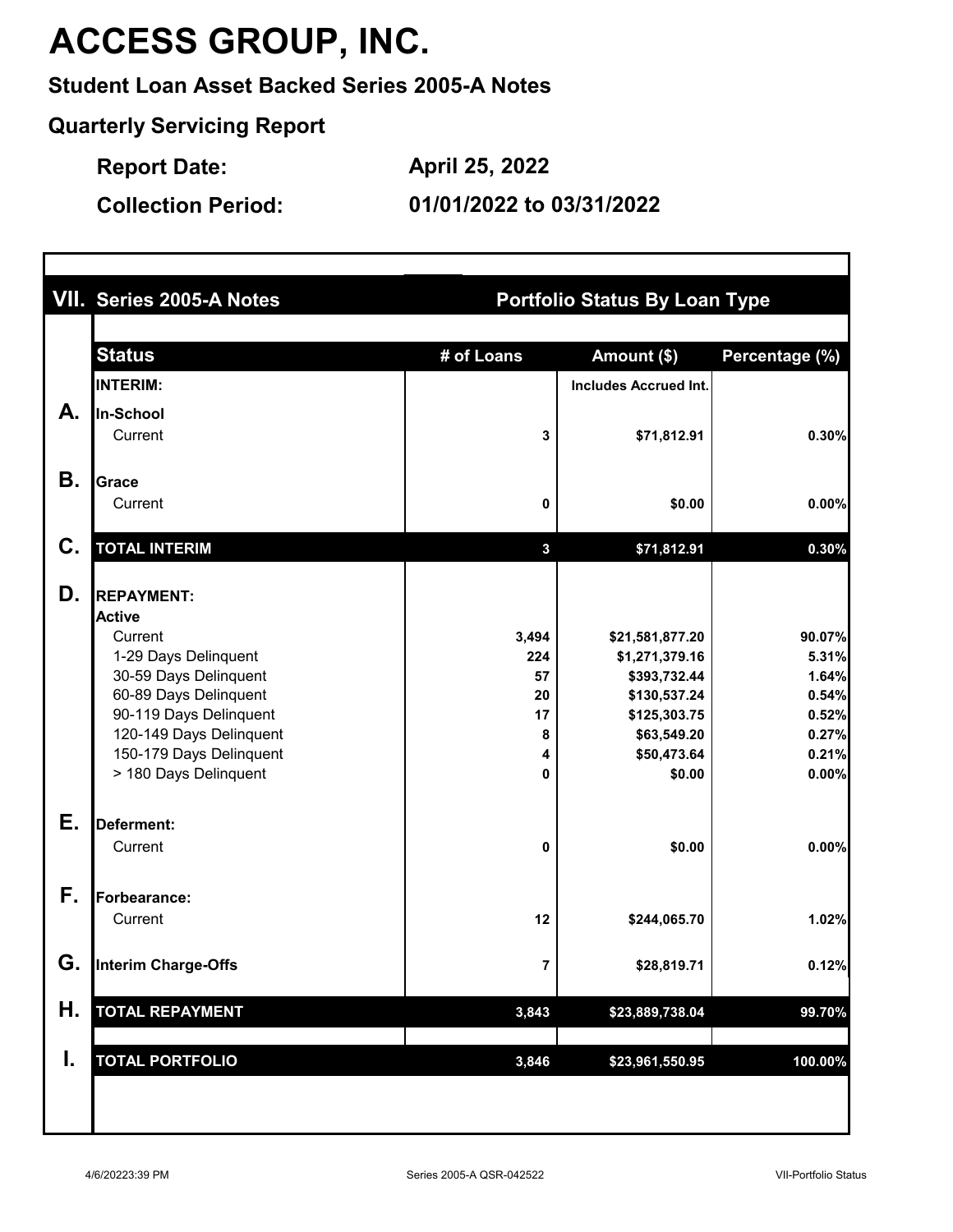**Student Loan Asset Backed Series 2005-A Notes**

**Quarterly Servicing Report**

**Report Date: April 25, 2022**

|    | VIII. Series 2005-A Portfolio Summary Report                                                                                                                                                                   |                                                                               |
|----|----------------------------------------------------------------------------------------------------------------------------------------------------------------------------------------------------------------|-------------------------------------------------------------------------------|
| А. | 1 ABS Notes Outstanding                                                                                                                                                                                        | \$25,682,166                                                                  |
| Β. | 1 Total Private Principal Outstanding Balance<br>2 Total Fund Accounts Balance<br>3 Total Principal and Accrued Interest Balance<br>4 Number of Loans<br>5 Number of Borrowers                                 | \$23,837,463<br>\$3,667,319<br>\$23,961,551<br>3,846<br>3,503                 |
| C. | 1 Borrower Payments- Principal<br>2 Borrower Payments- Interest                                                                                                                                                | \$2,222,761<br>\$217,521                                                      |
| D. | 1 Necessary Funds Transfer to Meet Obligations<br>2 Administrative Allowance<br>3 Cash Release to Access Group Inc                                                                                             | \$0<br>\$65,312<br>\$0                                                        |
| Е. | 1 Weighted Average Coupon (WAC)<br>2 Weighted Average Remaining Maturity (WARM)                                                                                                                                | 3.16%<br>73                                                                   |
| F. | 1 Senior Notes Outstanding<br>2 Subordinate Note Outstanding<br>3 Senior Principal Distribution Amount<br>4 Subordinate Principal Distribution Amount<br>5 Senior Asset Percentage<br>6 Total Asset Percentage | \$21,246,175<br>\$4,435,991<br>\$2,105,966<br>\$439,705<br>130.46%<br>107.93% |